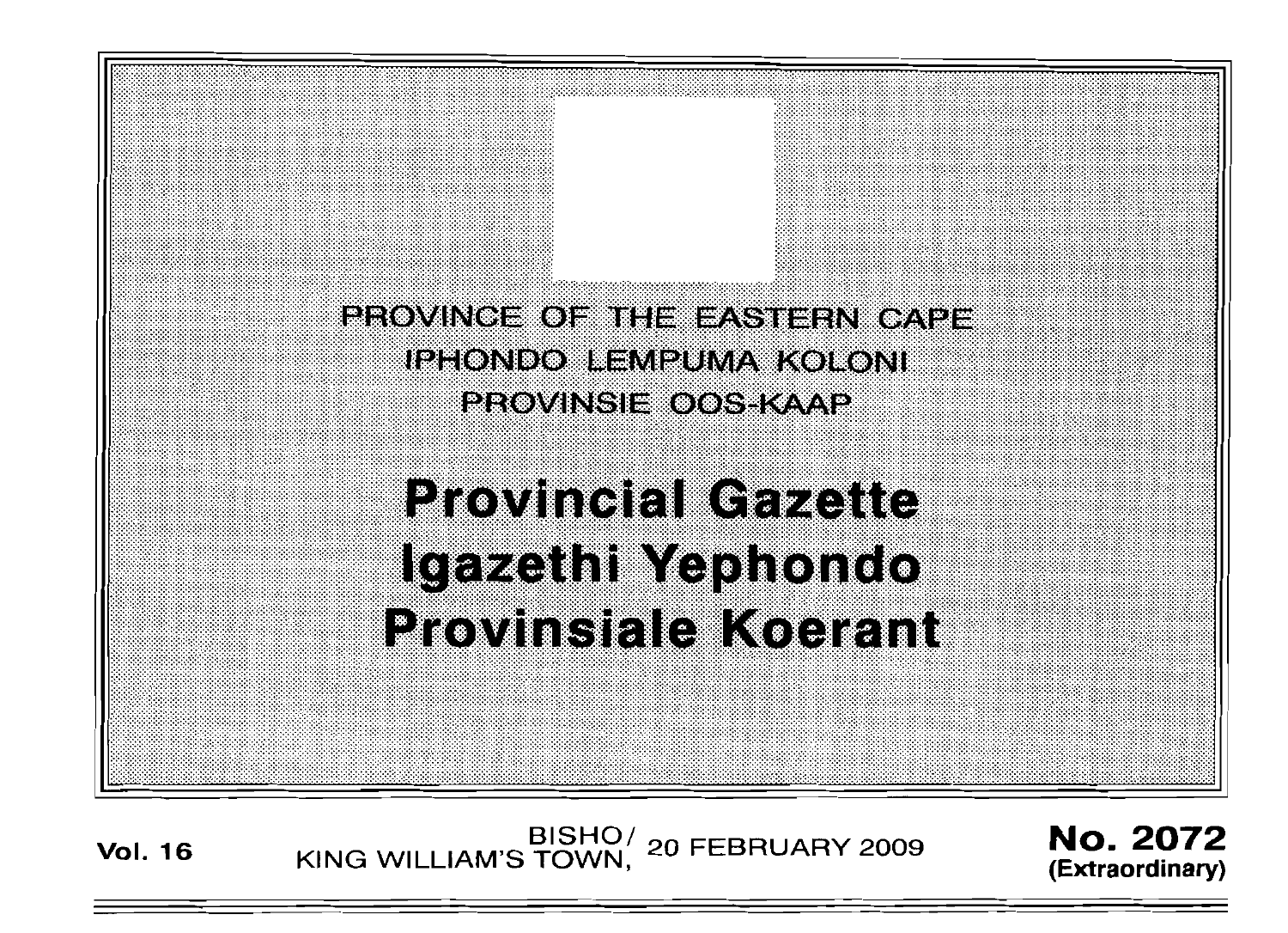No.

## **CONTENTS • INHOUD**

|  | Page Gazette<br>No. No. |
|--|-------------------------|
|  |                         |

 $\ddot{\phantom{a}}$ 

#### **GENERAL NOTICES**

|  | 2072 |
|--|------|
|  | 2072 |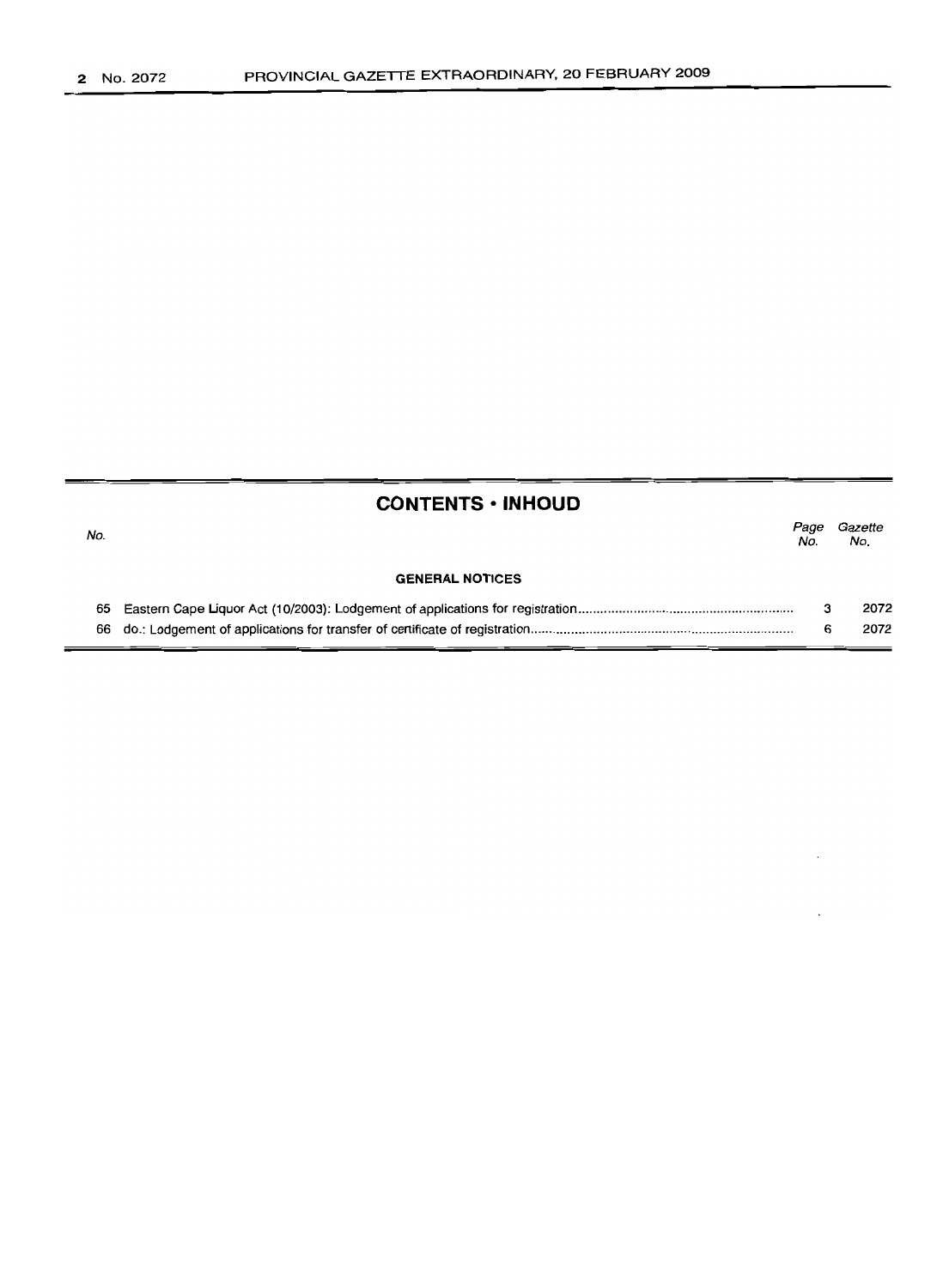# **GENERAL NOTICES**

No. 65

**1. CM3 [Reg 4 (1)]**

## **EASTERN CAPE LIQUOR ACT, 2003 (Act No. 10 of 2003) NOTICE OF LODGEMENT OF APPLICATIONS FOR REGISTRATION**

Notice is hereby given that the applications for registration, particulars of which appear in the Schedule hereunder, have been lodged with the Board.

Interested parties may, free of charge, inspect any application which appears in the Schedule hereunder and may within twenty one days of this notice, lodge with the Board written representations in support of, or written objections.

### **THEMBI ZONO - GXOVIVA EASTERN CAPE LIQUOR BOARD 11 February 2009**

## **SCHEDULE**

| 1<br>$\overline{2}$<br>3<br>5<br>4 |                                     |                                             |                                     |                              |                                                                                               |
|------------------------------------|-------------------------------------|---------------------------------------------|-------------------------------------|------------------------------|-----------------------------------------------------------------------------------------------|
|                                    | <b>Application</b><br><b>Number</b> | Name and<br>number of Ward                  | Kind of registration<br>applied for | Kind of liquor<br>to be sold | Name under which business is to<br>be conducted and particulars of<br>the erf, street or farm |
| $\mathbf{1}$ .                     | ECP 16134                           | Ward 8 Ngqushwa<br>Municipality             | Consumption on and<br>off premises  | All kinds                    | Sminky's Tavern, Hurton Loc.<br>Peddie                                                        |
| 2.                                 | ECP 16135                           | Ward 10<br>Amahlathi<br>Municipality        | Consumption on and<br>off premises  | All kinds                    | Nomzamo's Shebeen, Ngcamngeni<br>Loc. Debe Nek                                                |
| 3.                                 | <b>ECP 16136</b>                    | Ward 58 NMMM                                | Consumption on and<br>off premises  | All kinds                    | Speik's Tavern, 138 Bolo Str, NU 4a<br>Motherwell, PE                                         |
| 4.                                 | ECP 16137                           | Ward 9 Ngqushwa<br>Municipality             | Consumption on and<br>off premises  | All kinds                    | Nozie's Tavern, 766 Pola Park,<br>Hamburg Loc, Hamburg                                        |
| 5.                                 | <b>ECP 16138</b>                    | Ward 24 Ingquza<br><b>Hill Municipality</b> | Consumption on and<br>off premises  | All kinds                    | Ziyawa Tavern, Emakramzeni A/A,<br>Lusikisiki                                                 |
| 6.                                 | ECP 16139                           | Ward 11<br>Umzimvubu<br>Municipality        | Consumption on and<br>off premises  | All kinds                    | Sebenzile Tavern, Rode A/A,<br>Nyosini Loc, Mount Ayliff                                      |
| $\overline{7}$                     | ECP 16140                           | Ward 5 Lukhanji<br>Municipality             | Consumption on and<br>off premises  | All kinds                    | Rainbow Tavern, Lower Shilon,<br>Whittlesea                                                   |
| 8.                                 | ECP 16141                           | Ward 14<br>Umzimvubu<br>Municipality        | Consumption on and<br>off premises  | All kinds                    | Fixie Tavern, Matyeni Loc, Mt Frere                                                           |
| 9.                                 | ECP 16142                           | Ward 4 Matatiele<br>Municipality            | Consumption off<br>premises         | All kinds                    | Mangwane Liquor Store, Rantsike<br>Loc. Sibi A/A, Maluti                                      |
| 10.                                | ECP 16143                           | Ward 13<br>Ntabankulu<br>Municipality       | Consumption on and<br>off premises  | All kinds                    | Zanovuyo Tavern, Lwandlane Loc,<br>Tabankulu                                                  |
| 11.                                | <b>ECP 16144</b>                    | Ward 6 Port St<br>Johns Municipality        | Consumption on and<br>off premises  | All kinds                    | Bulolo Holiday Camp, Erf 767,<br>Second Beach, Port St Johns                                  |
| 12.                                | <b>ECP 16145</b>                    | Ward 11<br>Ntabankulu<br>Municipality       | Consumption on and<br>off premises  | All kinds                    | Pola Sport Tavern, Buyambo,<br>Bhanxa A/A, Tabankulu                                          |
| 13.                                | ECP 16146                           | Ward 9<br>Ntabankulu<br>Municipality        | Consumption on and<br>off premises  | All kinds                    | Dinangwe Bar, Lufafa A/A,<br>Tabankulu                                                        |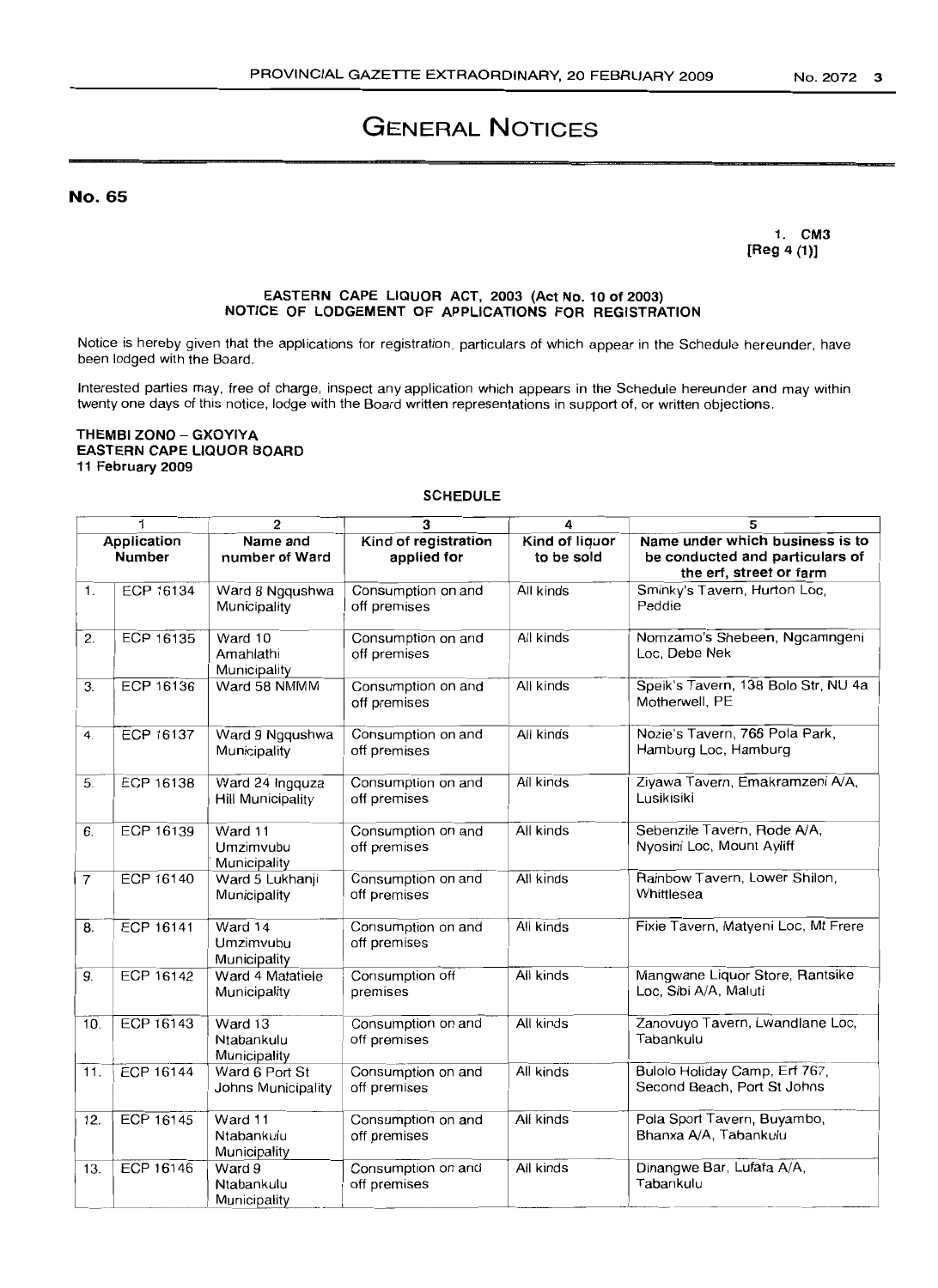| 14. | <b>ECP 16147</b> | Ward 16<br>Umzimvubu<br>Municipality  | Consumption on and<br>off premises | All kinds    | Tandabantu Tavern, Ext 7,<br>No.68019, N2 Rd, Mount Frere                                           |
|-----|------------------|---------------------------------------|------------------------------------|--------------|-----------------------------------------------------------------------------------------------------|
| 15. | <b>ECP 16148</b> | Tsolwana<br>Municipality              | Consumption on and<br>off premises | All kinds    | Kool Place, 446 Twinsville Loc,<br>Hofmeyer                                                         |
| 16. | <b>ECP 16149</b> | Carndeoo<br>Municipality              | Consumption on and<br>off premises | All kinds    | Ronnie's Tavern, 32 Sirkelry Laan,<br>Kroonvale, Graaff Reinet                                      |
| 17. | <b>ECP 16150</b> | Inxuba Yethemba<br>Municipality       | Consumption on and<br>off premises | All kinds    | Ace's Place, 12 Makwemba Str,<br>Lingelihle, Cradock                                                |
| 18. | <b>ECP 16151</b> | Camdeboo<br>Municipality              | Consumption on and<br>off premises | All kinds    | Brandi's Tavern, 111 Bree Str,<br>Kroonvale-Suid, Graaff Reinet                                     |
| 19. | ECP 16152        | Gariep<br>Municipality                | Consumption on and<br>off premises | All kinds    | Siya's Tavern, 1965 Greenfield,<br>Steynsburg                                                       |
| 20. | ECP 16153        | Ward 23 Intsika<br>Yethu Municipality | Consumption on and<br>off premises | All kinds    | Nolusapho Tavern, Qumanco A/A,<br>Cofimvaba                                                         |
| 21. | <b>ECP 16154</b> | Ward 23 Intsika<br>Yethu Municipality | Consumption off<br>premises        | All kinds    | Noyamile's Bottle Store, Ngxabangu<br>Village, Cofimvaba                                            |
| 22. | <b>ECP 16155</b> | Ward 12 Mbhashe<br>Municipality       | Consumption on and<br>off premises | All kinds    | Siyazama Tavern, 4050 Mfula Loc,<br>Willowvale                                                      |
| 23. | <b>ECP 16156</b> | Ward 4 NMMM                           | Consumption on and<br>off premises | All kinds    | Colman's Tavern, 30 Moon Str,<br>Walmer, PE                                                         |
| 24. | ECP 16157        | Ward 18 Intsika<br>Yethu Municipality | Consumption on and<br>off premises | All Kinds    | Manelisi Tavern, Cwecwe A/A,<br>Magqagqeni Loc, Engcobo                                             |
| 25. | ECP 16158        | Ward 14                               | Consumption on and<br>off premises | All kinds    | Emaxesibeni Tavern, Gubengxa<br>Loc, Engcobo                                                        |
| 26. | ECP 16159        | Ward 16                               | Consumption off<br>premises        | Sorghum Beer | Dabula Café, Ku Dabula Village,<br>Idutywa                                                          |
| 27. | <b>ECP 16160</b> | Ward 22 Mnquma<br>Municipality        | Consumption on and<br>off premises | All kinds    | Masindi's Tavern, Qora A/A, Idutywa                                                                 |
| 28. | ECP 16161        | Ward 30 NMMM                          | Consumption off<br>premises        | All Kinds    | Tata's Liquor Store, Kwa Magxaki<br>Shopping Centre Unit 1, Cnr Ralo &<br>Cetu Str, Kwa Magxaki, PE |
| 29. | ECP 16162        | Ward 22 Mnquma<br>Municipality        | Consumption on and<br>off premises | All kinds    | Mzuki's Tavern, Qora A/A, Idutywa                                                                   |
| 30. | <b>ECP 16163</b> | Ward 21 Mnquma<br>Municipality        | Consumption on and<br>off premises | All kinds    | Nomalungelo's Tavern, Qora A/A,<br>ldutywa                                                          |
| 31. | ECP 16164        | Ward 5 BCM                            | Consumption on and<br>off premises | All kinds    | Super D's, Tenby Bld, Fleet Str,<br>Quigney, EL                                                     |
| 32. | ECP 16165        | Ward 26 BCM                           | Consumption on and<br>off premises | All kinds    | Malindi's Tavern, 357 Ducats North,<br>Beacon Bay, EL                                               |
| 33. | <b>ECP 16166</b> | Ward 24 BCM                           | Consumption on and<br>off premises | All kinds    | Nomtunzi's Tavern, 677 N.U.7,<br>Mdantsane                                                          |
| 34. | ECP 16167        | Ward 16 BCM                           | Consumption on and<br>off premises | All kinds    | Afante Trading, No.6647 N.U.3,<br>Mdantsane                                                         |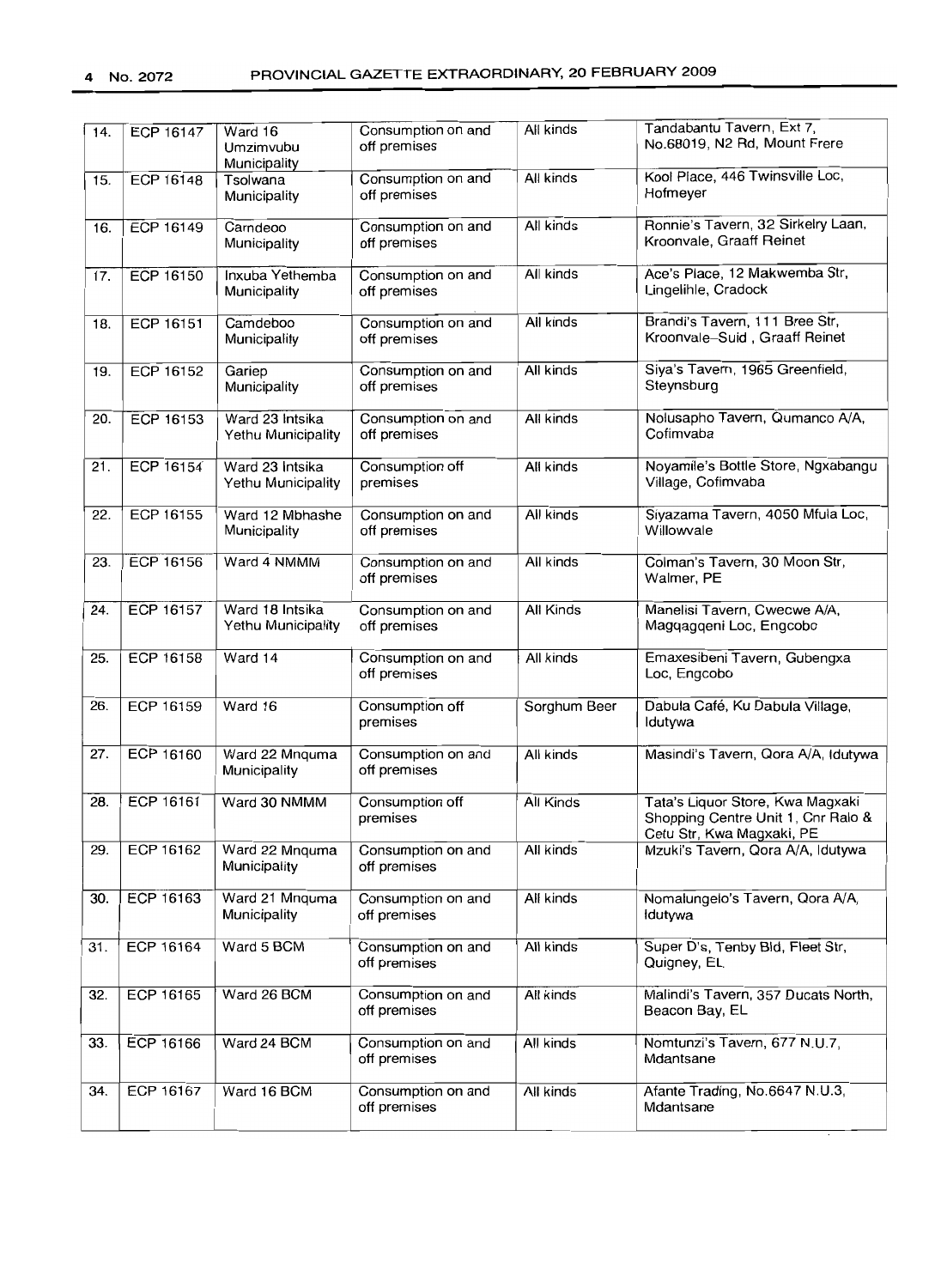| 35. | ECP 16168 | Ward 11 Makana<br>Municipality    | Special Event                      | All kinds | Smokey Swallows, Diocesan School<br>for Girls, Erf 6410, Worcester Str.<br>Grahamstown |
|-----|-----------|-----------------------------------|------------------------------------|-----------|----------------------------------------------------------------------------------------|
| 36. | ECP 16169 | Ward 4 KSD<br>Municipality        | Consumption on and<br>off premises | All kinds | Kiwa's Tavern, Bongweni A/A,<br>Zimbane Loc. Mthatha                                   |
| 37. | ECP 16170 | Ward 13 Mbashe<br>Municipality    | Consumption on and<br>off premises | All kinds | Boxer Super Liquors, Main Str,<br>Elliotdale                                           |
| 38. | ECP 16171 | Ward 21 Nyandeni<br>Municipality  | Consumption on and<br>off premises | All kinds | Joyce Tavern, Malungeni Loc,<br>Nageleni                                               |
| 39. | ECP 16172 | Ward 15 KSD<br>Municipality       | Consumption on and<br>off premises | All kinds | Green House Tavern, Mbolombo<br>Loc, Tabase A/A, Mthatha                               |
| 40. | ECP 16173 | Ward 17 KSD<br>Municipality       | Consumption on and<br>off premises | All kinds | Jikayibambe Tavern, Mqhekezweni<br>Loc. Mthatha                                        |
| 41. | ECP 16174 | Ward 49 NMMM                      | Special Event                      | Ali kinds | Hobo Dance, Uitenhage Indoor<br>Sports Centre, C/O High Str & Park<br>Lane, Uitenhage  |
| 42. | ECP 16175 | Ward 4<br>Koukama<br>Municipality | Consumption on and<br>off premises | All kinds | Lee's Tavern, 304 Landsdown Rd,<br>Clarkson                                            |
| 43. | ECP 16176 | Ward 44 NMMM                      | Consumption on and<br>off premises | All Kinds | Teya's Tavern, A37 Masibambane<br>Village, Kwanobuhle, Uitenhage                       |
| 44. | ECP 16177 | Ward 45 NMMM                      | Consumption on and<br>off premises | All Kinds | Ace's Tavern, 16 Khetshane Str.<br>Gunguluza Area 10, Kwanobuhle<br>Uitenhage          |
| 45. | ECP 16178 | Ward 49 NMMM                      | <b>Special Event</b>               | All Kinds | Legends Special Event, Central<br>Rugby Grounds, ERF 180,<br>Uitenhage                 |